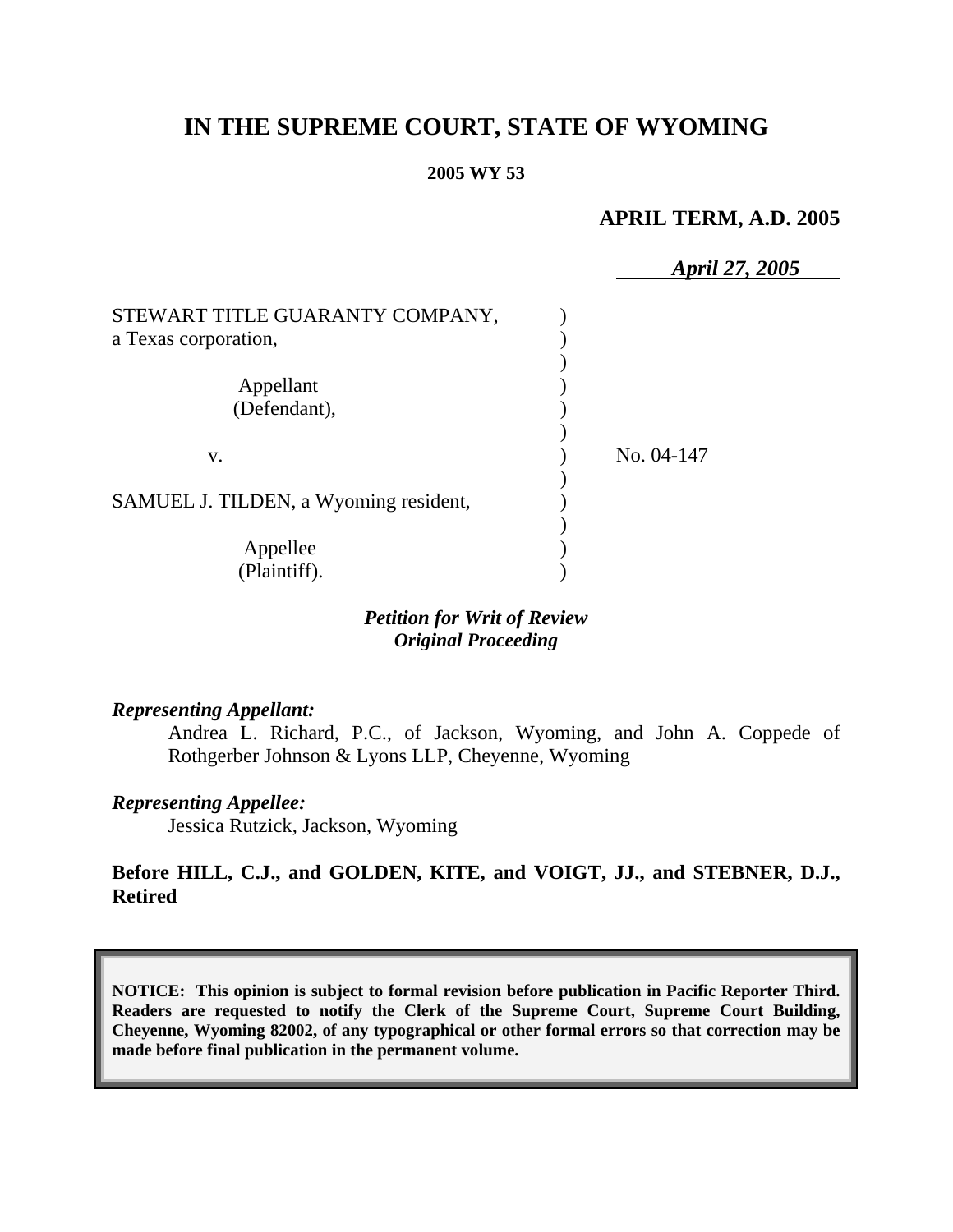#### **GOLDEN**, Justice.

[¶1] Stewart Title Guaranty Company (Stewart Title) issued a policy of title insurance to Samuel Tilden. When a defect in the insured title appeared and the parties could not resolve the issue otherwise, the parties entered into arbitration as required by the contract of insurance. The dispute was eventually resolved. During the course of the arbitration proceedings the arbitrator made a specific finding that Stewart Title failed to cure the defect in a reasonably diligent manner but Tilden suffered no actual damages. Tilden requested attorney's fees but the arbitrator determined that he had no authority to grant attorney's fees as part of the arbitration. Tilden brought this current action for the sole purpose of recovering attorney's fees pursuant to Wyo. Stat. Ann. § 26-15-124(c) (LexisNexis 2003).<sup>1</sup> Stewart Title argues that  $\S$  26-15-124(c) does not create a private cause of action for attorney's fees and thus the district court should dismiss the action. Finding that an action for the recovery of attorney's fees pursuant to § 26-15-124(c) has been properly brought under these specific circumstances, we affirm the grant of summary judgment.

#### **ISSUES**

[¶2] Stewart Title presents the following issues:

I. What is the plain and ordinary meaning of "judgment" as used in Wyo. Stat. § 26-15-124(c)?

II. Was Appellee entitled to judgment as a matter of law on his claim for attorney's fees under Wyo. Stat. § 26-15-124(c) without a judgment determining that Stewart Title refused, unreasonably or without cause, to pay the full amount of a covered loss[?]

III. Can Appellee maintain a stand-alone claim for attorney's fees under Wyo. Stat. § 26-15-124(c) without a judgment determining that Stewart Title refused, unreasonably or

 $\overline{a}$ 

<sup>&</sup>lt;sup>1</sup> Section 26-15-124(c) states:

<sup>(</sup>c) In any actions or proceedings commenced against any insurance company on any insurance policy or certificate of any type or kind of insurance, or in any case where an insurer is obligated by a liability insurance policy to defend any suit or claim or pay any judgment on behalf of a named insured, if it is determined that the company refuses to pay the full amount of a loss covered by the policy and that the refusal is unreasonable or without cause, any court in which judgment is rendered for a claimant may also award a reasonable sum as an attorney's fee and interest at ten percent (10%) per year.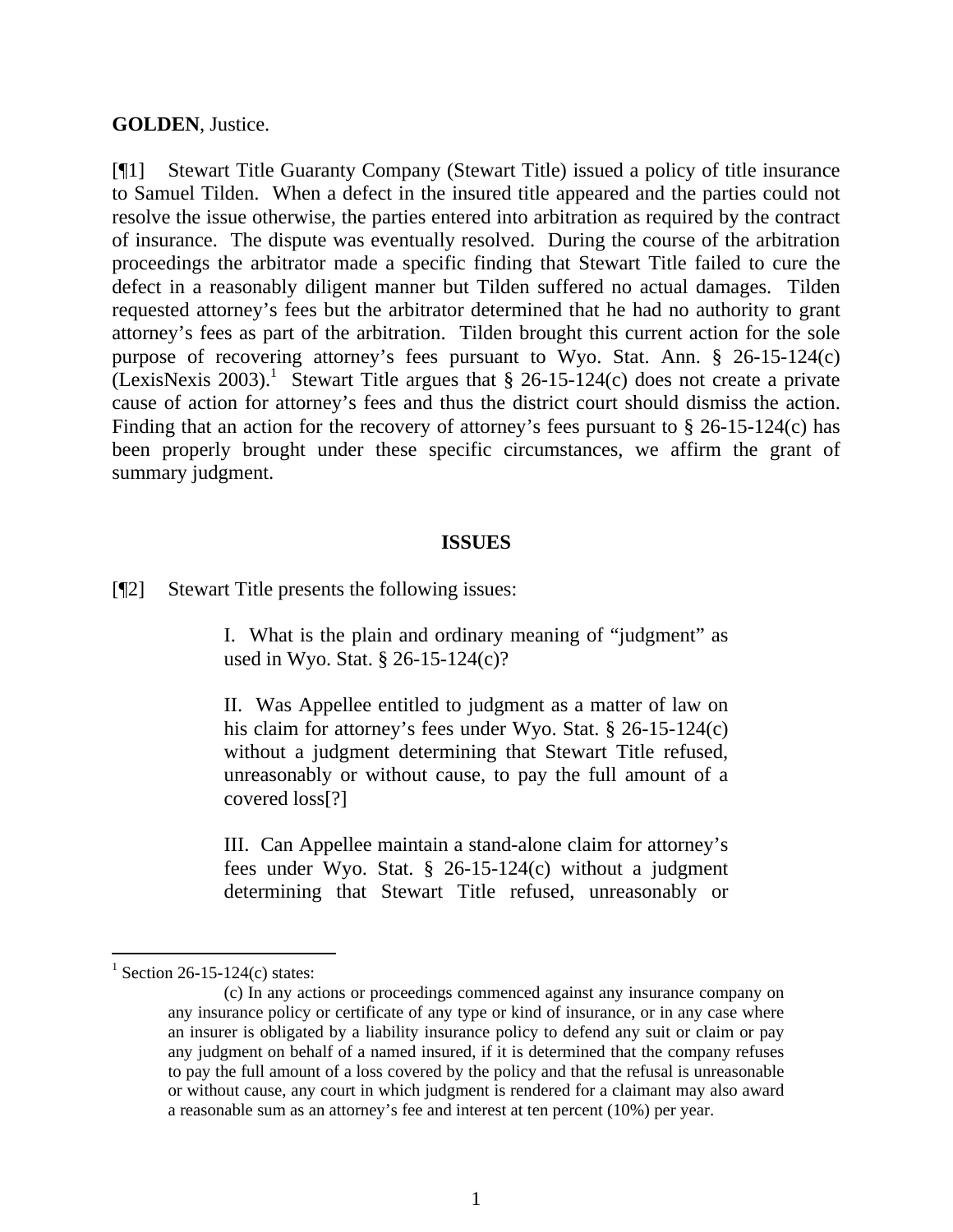without cause, to pay the full amount of a loss covered by the insurance policy[?]

IV. Did the district court err in ruling that Stewart Title was collaterally estopped from litigating the reasonableness of its claim denial where the arbitrator's decision on that issue did not result in a judgment on the merits, the decision was contrary to law, Stewart Title did not have a full and fair opportunity to litigate the present issue(s) in the arbitration, and where the issue decided by the arbitrator was not identical to the issue before the district court?

Tilden generally agrees with this presentation of the issues.

# **FACTS**

[¶3] This is the second time the underlying facts have given rise to an appeal before this Court. *See Stewart Title Guar. Co. v. Tilden*, 2003 WY 31, 64 P.3d 739 (Wyo. 2003) (*Stewart Title I*). The underlying facts are the same. Tilden purchased a policy of title insurance from Stewart Title. Tilden discovered a title defect and presented a claim to Stewart Title, which Stewart Title initially denied. The issue went to arbitration as required under the contract of insurance. Two years later the arbitrator determined that the policy of insurance did cover Tilden's claim, Stewart Title had failed to cure the defect in a reasonably diligent manner, but that Tilden had suffered no actual damages. On the question of the reasonableness of Stewart Title's actions, the arbitrator, in his Final Award, expressly held that "Stewart Title did not cure the title defect in a reasonably diligent manner" and that the "delay [in taking action to cure the title] was unreasonable." The arbitrator denied Tilden's request for attorney's fees in the arbitration, concluding that he had no authority under the contract or the terms of arbitration to award attorney's fees.

[¶4] Tilden, still seeking attorney's fees, filed an action in district court for the confirmation of the arbitration award pursuant to Wyo. Stat. Ann. § 1-36-113 (LexisNexis 2003).<sup>2</sup> It is that action that gave rise to *Stewart Title I*. The *Steward Title I* court held that the district court could not confirm the arbitration award. "Stewart's satisfaction of the award effectively rendered the issue moot, and the district court should have dismissed the confirmation motion unless it determined that live issues remained to be litigated." *Stewart Title I*, ¶9. Tilden argued that the issue of attorney's fees remained

  $2^2$  Section 1-36-113, entitled "Confirmation of award by court," states:

Upon application of a party the court shall confirm the award unless within the time limits allowed grounds are urged for vacating or modifying the award.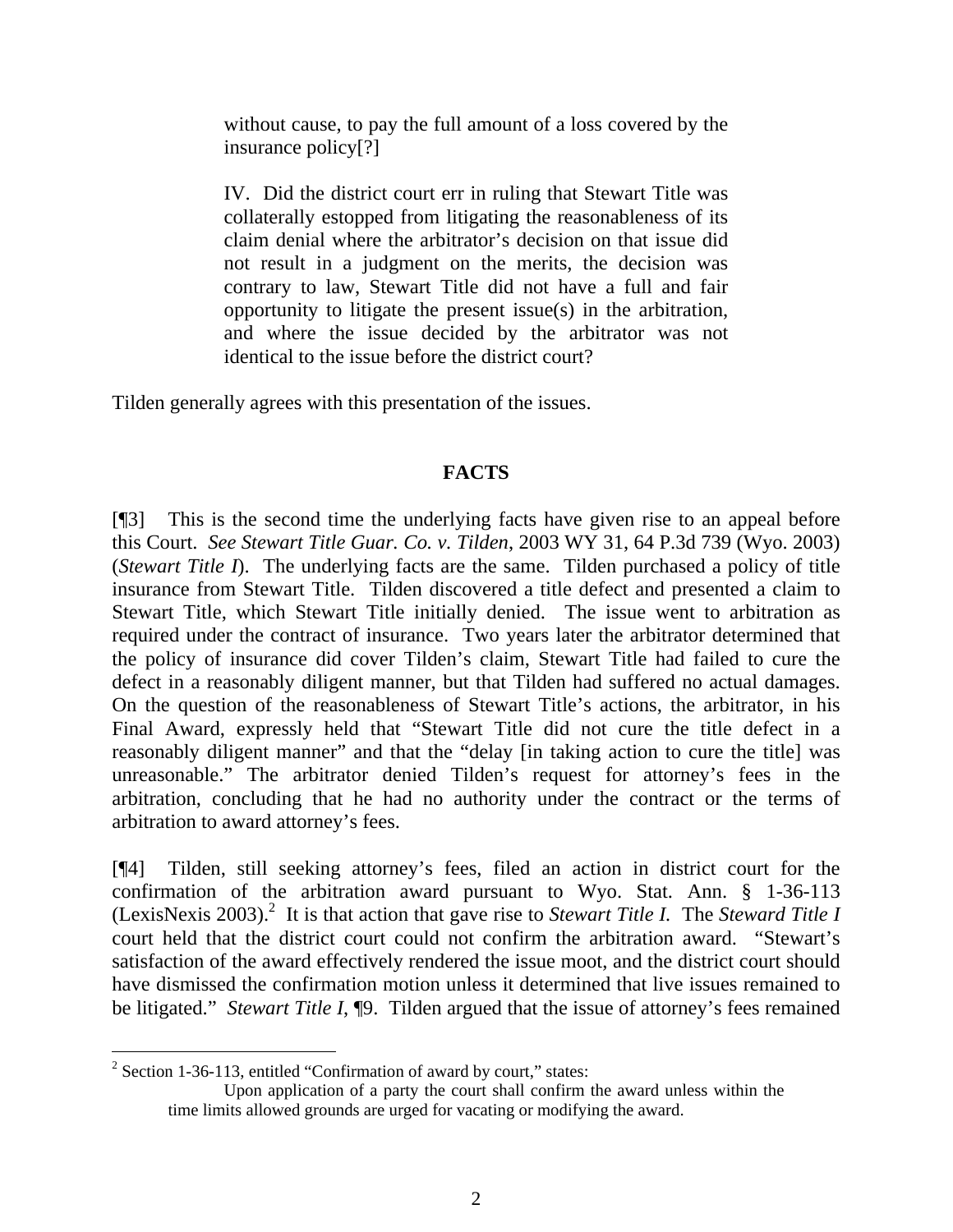to be litigated. In response, the *Stewart Title I* court stated "we cannot see that a judgment on the award is necessary to receive a further additional judgment permitted by law." *Id.* at  $\P$ 10. The court remanded the case with directions to dismiss the underlying action.

[¶5] Tilden next filed the instant action. Tilden's complaint traced the underlying course of events and the different proceedings to date. The only claim for relief presented by Tilden in his complaint was the award of attorney's fees pursuant to § 26- 15-124(c). Tilden filed a motion for partial summary judgment on the issue of the unreasonableness of the denial of his claim and the delay in curing the title defect by Stewart Title. Tilden argued that the finding of unreasonableness by the arbitrator constituted res judicata or collateral estoppel against Stewart Title and therefore the finding was binding and precluded Stewart Title from relitigating the issue. The district court granted the motion for partial summary judgment and directed Tilden to "submit an application for attorney's fees under Wyo. Stat. §26-15-124(c)." Stewart Title appealed.

### **DISCUSSION**

[¶6] Although not raised by either party in their respective briefs, we must first determine whether this Court has jurisdiction to hear this appeal. The motion was one for partial summary judgment. The order granting that motion is a nonappealable interlocutory order. This Court would only have jurisdiction to hear an appeal of the order if the district court certified the order as an appealable judgment pursuant to W.R.C.P. 54(b).<sup>3</sup> Hayes v. Nielson, 568 P.2d 905, 906 (Wyo. 1977) ("No appeal will lie from an order granting a partial summary judgment because such an order is not a final order under Rule 54(b), W.R.C.P."); *see also Ambariantz v. Cunningham*, 460 P.2d 216, 217 (Wyo. 1969). The instant order contains no express certification that there is no just reason for delay or an express direction for the entry of such a judgment. *Barker Bros., Inc. v. Barker-Taylor*, 823 P.2d 1204, 1207 (Wyo. 1992). The order, therefore, is not appealable.

 $\overline{a}$  $3$  W.R.C.P. 54(b) states:

<sup>(</sup>b) *Judgment upon multiple claims or involving multiple parties*. -- When more than one claim for relief is presented in an action, whether as a claim, counterclaim, cross-claim, or third-party claim, or when multiple parties are involved, the court may direct the entry of a final judgment as to one or more but fewer than all of the claims or parties only upon an express determination that there is no just reason for delay and upon an express direction for the entry of judgment. In the absence of such determination and direction, any order or other form of decision, however designated, which adjudicates fewer than all the claims or the rights and liabilities of fewer than all the parties shall not terminate the action as to any of the claims or parties, and the order or other form of decision is subject to revision at any time before the entry of judgment adjudicating all the claims and the rights and liabilities of all the parties.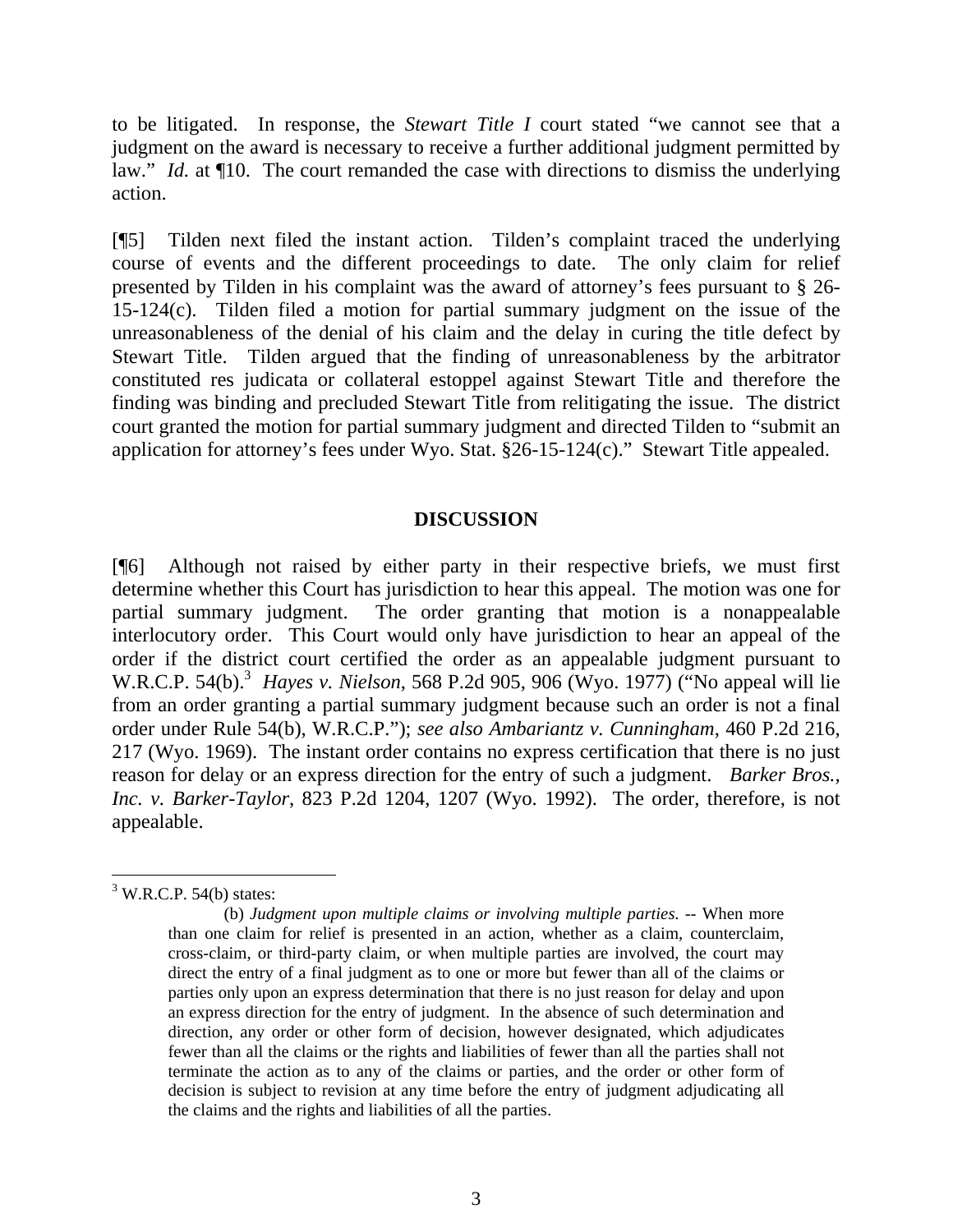[¶7] One option available to this Court, however, is to convert the appeal into a writ of review.4 *See generally In re General Adjudication of All Rights to Use Water in Big Horn River System*, 803 P.2d 61, 68 (Wyo. 1990) ("There is no inhibition in our court rules, the state constitution, or any legislative mandate that precludes this court from, on its own motion, considering a notice of appeal as a petition for writ of certiorari and proceeding with review on that basis.") As this Court has previously explained:

> [Appellant] should have filed a petition for writ of review in this Court; instead, she filed a notice of appeal. Upon initial consideration of that notice of appeal the Court had two options: (1) dismiss the appeal, explaining that a petition for writ of review was the proper vehicle for bringing the district court's order before this Court; or, (2) treat the notice of appeal as a petition for writ of review. In this particular case, the Court opted to treat the notice of appeal as a petition for writ of review. We caution practitioners that in many, if not most instances, this Court will dismiss appeals filed under these circumstances.

*Kittles v. Rocky Mountain Recovery, Inc*., 1 P.3d 1220, 1222 (Wyo. 2000). With that caution still in mind, this Court will, albeit with reluctance, convert this appeal into a writ of review. We do so only because Stewart Title presents only questions of law relating to jurisdiction and Tilden's ability to state a claim upon which relief may be granted. Since these issues are fundamental to the action, an immediate review by this Court is in the best interest of judicial economy. We will continue our review as if the issues were properly before us on a writ of review.

[ $[$ [8] The first issue that must be resolved is whether § 26-15-124(c) creates a private right of action. If it does not, then the complaint should be dismissed for lack of jurisdiction. The issue, however, is not as complex as it might first appear and already has been decided. In *Herrig v. Herrig,* 844 P.2d 487, 494-95 (Wyo. 1992), the court determined that § 26-15-124(c) does create a private right of action. At issue was whether third parties could bring an independent claim for attorney's fees pursuant to  $\S$ 26-15-124(c). Thus, the *Herrig* court was directly presented with the issue of whether § 26-15-124(c) creates a private right of action. That court determined that § 26-15-124(c) did create a private right of action, although, under the particular circumstances of that

 $4$  This action should have been brought as a writ of review pursuant to W.R.A.P. 13.02:

A writ of review may be granted by the reviewing court to review an interlocutory order of a trial court in a civil or criminal action, or from an interlocutory order of an administrative agency, which is not otherwise appealable under these rules, but which involves a controlling question of law as to which there are substantial bases for difference of opinion and in which an immediate appeal from the order may materially advance resolution of the litigation.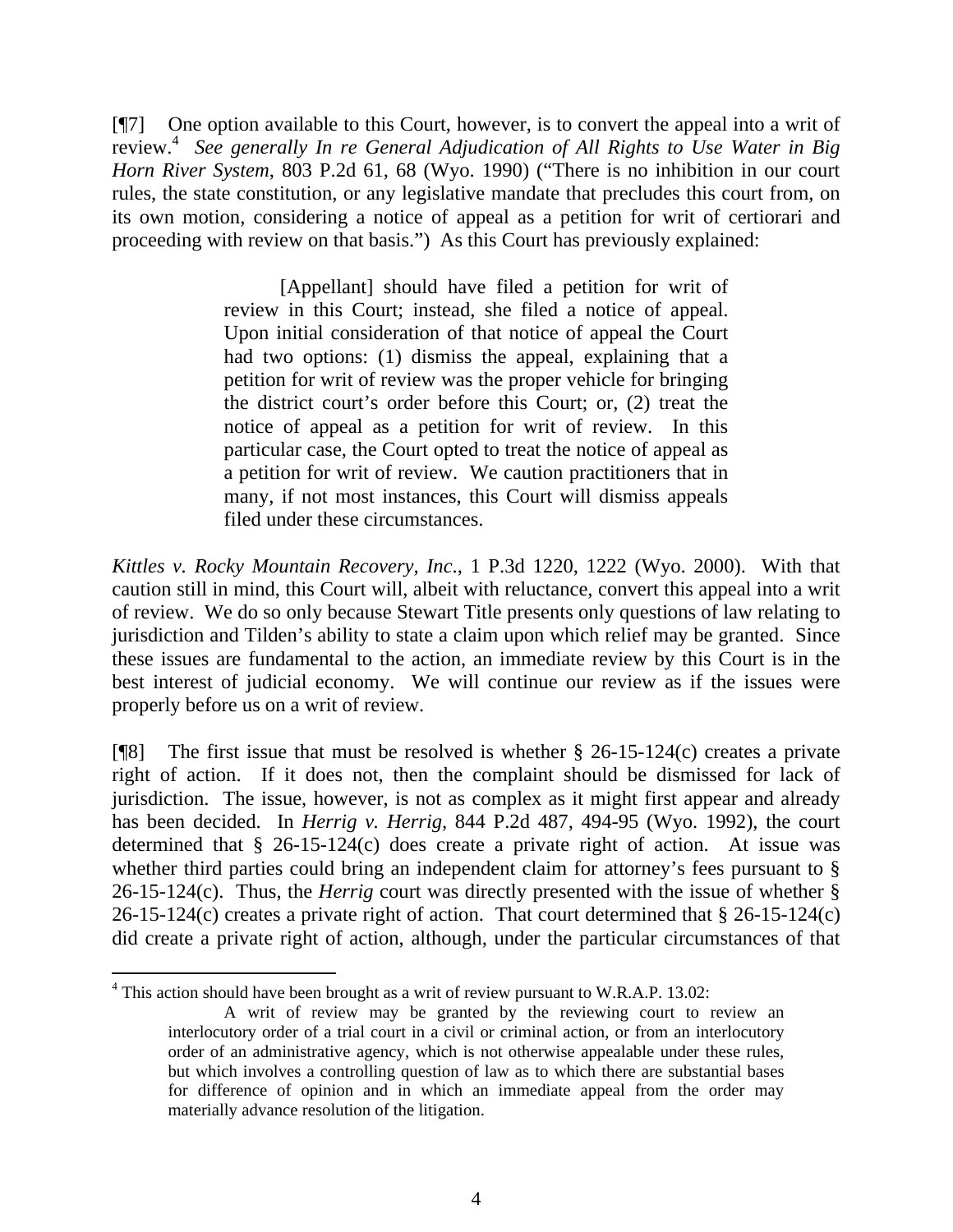case, the third parties could not state a claim upon which relief could be granted under the statute. Specifically, in discussing the statute, the *Herrig* court stated:

> The plain language of subsections (a) and (b) imposes a statutory duty on insurers to accept and pay, or reject, claims for insurance benefits within forty-five days of receiving adequate proof of a loss. In the event that the insurer rejected a claim or failed to timely act upon a claim, subsection (c) contemplates that the insured or his beneficiary would bring a contractual action against its insurer for claimed benefits. Subsection (c) provides that a court may, in addition to entering a judgment for the insured or its beneficiaries on the contractual action, award attorney's fees and interest if it is determined that the insurer's refusal to accept and pay the claim within forty-five days of receiving proof of the loss was unreasonable or without cause. An underlying action for contractual benefits, however, is not a jurisdictional prerequisite. An insured or his beneficiary may maintain an independent action to recover attorney's fees and interest for an unreasonable refusal to pay within forty-five days despite the insurer's ultimate payment of the claim prior to trial. *Smith v. Equitable Life Assurance Society*, 614 F.2d 720 (10th Cir.1980).

### *Herrig,* at 494-95.

[¶9] Stewart Title fails to mention *Herrig* in its opening brief and even in its reply brief does not dispute that *Herrig* establishes that an independent action for attorney's fees can be maintained pursuant to  $\frac{6}{5}$  26-15-124(c). Stewart Title only argues that the circumstances of the instant action do not support a claim under the statute. Given no argument that *Herrig* should be overruled, we will not discuss the issue further. As previously determined by the *Herrig* court, § 26-15-124(c) does create a private right of action. The district court has jurisdiction.

[¶10] The remaining issues raised by Stewart Title concern whether the facts and circumstances of this case support a claim under § 26-15-124(c). Most, if not all, of the issues raised by Stewart Title require this Court to construe the language of § 26-15- 124(c). A brief review of the rules of statutory construction reminds us that:

> Statutory interpretation is a question of law which we review de novo. *Chevron U.S.A., Inc. v. State*, 918 P.2d 980, 983 (Wyo.1996). We first decide whether the statute is clear or ambiguous. This Court makes that determination as a matter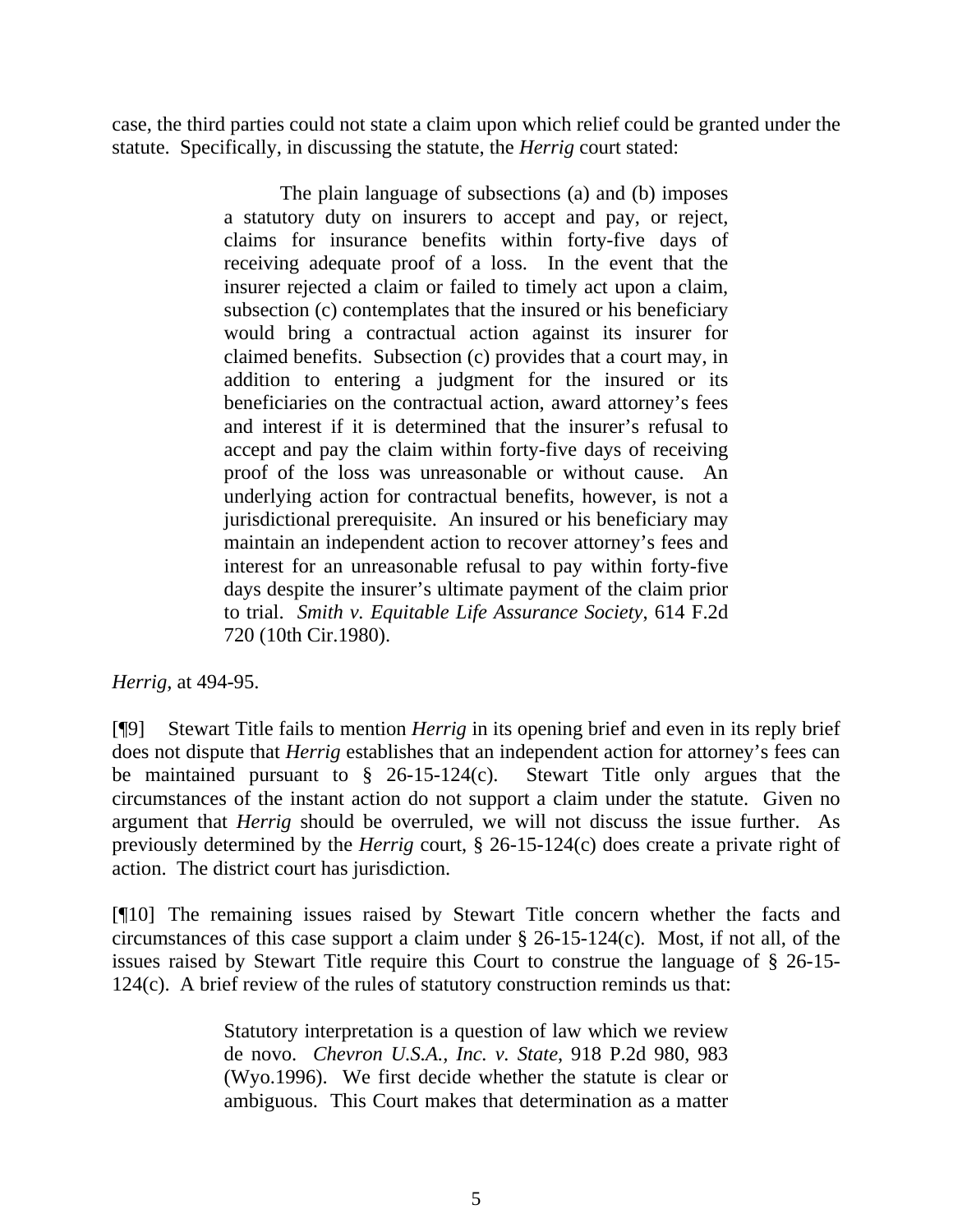of law. *Id*. A "statute is unambiguous if its wording is such that reasonable persons are able to agree as to its meaning with consistency and predictability." *Allied-Signal, Inc. v. Wyoming State Bd. of Equalization*, 813 P.2d 214, 220 (Wyo.1991). A "statute is ambiguous only if it is found to be vague or uncertain and subject to varying interpretations." *Id*. at 219-20.

If we determine that a statute is clear and unambiguous, we give effect to the plain language of the statute. We begin by making an "'inquiry respecting the ordinary and obvious meaning of the words employed according to their arrangement and connection.'" *Parker Land & Cattle Co. v. Wyoming Game & Fish Comm'n,* 845 P.2d 1040, 1042 (Wyo.1993) (quoting *Rasmussen v. Baker*, 7 Wyo. 117, 133, 50 P. 819, 823 (1897)). We construe the statute as a whole, giving effect to every word, clause, and sentence, and we construe together all parts of the statute *in pari materia*. *State Dep't of Revenue and Taxation v. Pacificorp*, 872 P.2d 1163, 1166 (Wyo.1994). If we determine that the statute is ambiguous, we resort to general principles of statutory construction to determine the legislature's intent. *State v. Bannon Energy Corp.*, 999 P.2d 1306, 1309 (Wyo.2000).

*Cabot Oil & Gas Corp. v. Followill*, 2004 WY 80, ¶¶6-7, 93 P.3d 238, ¶¶6-7 (Wyo. 2004).

[¶11] The primary contention raised by Stewart Title is that an action pursuant to § 26- 15-124(c) can only be brought after a court judgment has been entered determining that an insurance company has unreasonably or without cause failed to pay a covered loss. Stewart Title breaks this argument down into several components. Initially, Stewart Title focuses on the word "judgment." It claims that a complete court judgment is a condition precedent to filing a complaint pursuant to § 26-15-124(c). In this case there is only an arbitration award, and an arbitration award, especially an unconfirmed arbitration award, is not a judgment. Stewart Title continues by arguing that, with no prior court judgment entered against Stewart Title, an action under § 26-15-124(c) cannot be maintained.

[¶12] This contention fails for two reasons: first, it ignores the prior holding of the court in *Herrig* that "[a]n underlying action for contractual benefits . . . is not a jurisdictional prerequisite. An insured or his beneficiary may maintain an independent action to recover attorney's fees and interest," 844 P.2d at 495, and second, it is not supported by the plain language of the statute. While we agree with Stewart Title that the plain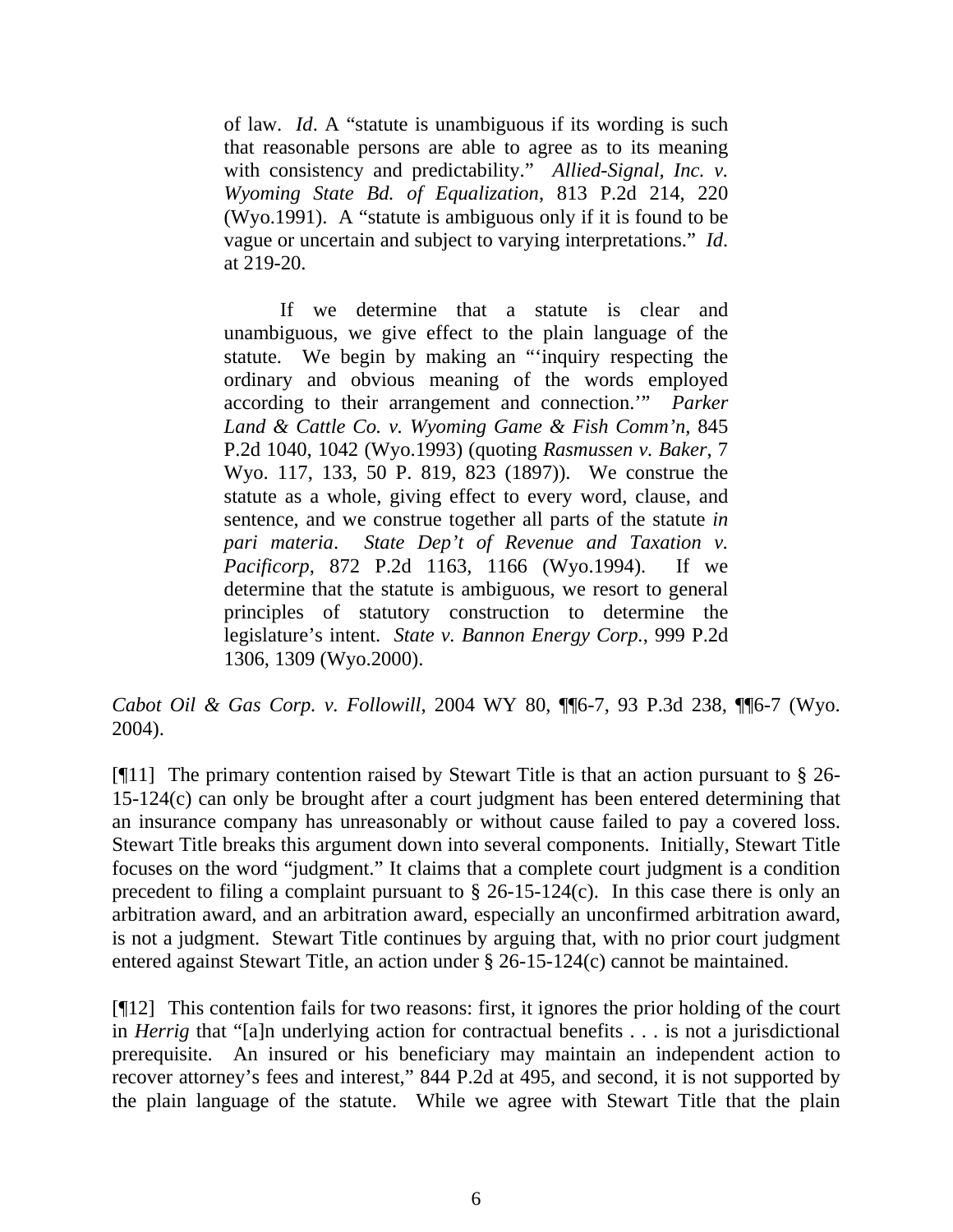meaning of the word "judgment" does not include an arbitration award, it does not advance Stewart Title's position. The critical aspect of the term "judgment" under the present circumstances is the temporal aspect of the term "judgment" as used in the statute. Stewart Title argues a "judgment" must come first, as a condition precedent. We find no support in the language of the statue for this contention.

[¶13] We begin with a reminder that this Court is charged with giving effect to every word, clause and sentence used by the legislature. Section 26-15-124(c) is comprised of one sentence. We look then, to give effect to every clause and every word within that sentence. The current focus is on the word "judgment" as used in the statute:

> In any actions or proceedings commenced against any insurance company on any insurance policy or certificate of any type or kind of insurance, or in any case where an insurer is obligated by a liability insurance policy to defend any suit or claim or pay any judgment on behalf of a named insured, if it is determined that the company refuses to pay the full amount of a loss covered by the policy and that the refusal is unreasonable or without cause, any court in which *judgment* is rendered for a claimant may also award a reasonable sum as an attorney's fee and interest at ten percent (10%) per year.

§ 26-15-124(c) (emphasis added). We have agreed that "judgment" means a judicially imposed judgment. The problem with the construction Stewart Title advances, that a judgment is a condition precedent to bringing an action pursuant to  $\S$  26-15-124(c), is that it eliminates the phrase "any actions or proceedings."

[¶14] The statute specifically allows for a finding regarding unreasonableness or without cause to be made in any "actions or proceedings." The two words are listed in the disjunctive and each must be given its distinct meaning. The word "action" in its usual legal sense means "a civil or criminal judicial proceeding." Black's Law Dictionary 31  $(8<sup>th</sup>$  ed. 2004). The term "proceeding" is broader. A "proceeding" includes "any procedural means for seeking redress from a tribunal or agency." *Id.* at 1241. Therefore, by the terms of the statute (as already determined in *Herrig*) a court action is not required as a condition precedent to the award of attorney's fees pursuant to the statute. Rather, a determination regarding reasonableness can come from any prior action **or** proceeding.

[¶15] This construction is far more consistent with the language of the statute. The "judgment" referred to in the statute is a judicial judgment entered at any time, either as part of an initial court "action," or after any "actions" or "proceedings" have been completed. The "judgment" after a proceeding has been completed could be a judgment in an action brought independently under § 26-15-124(c), as has occurred in this case. In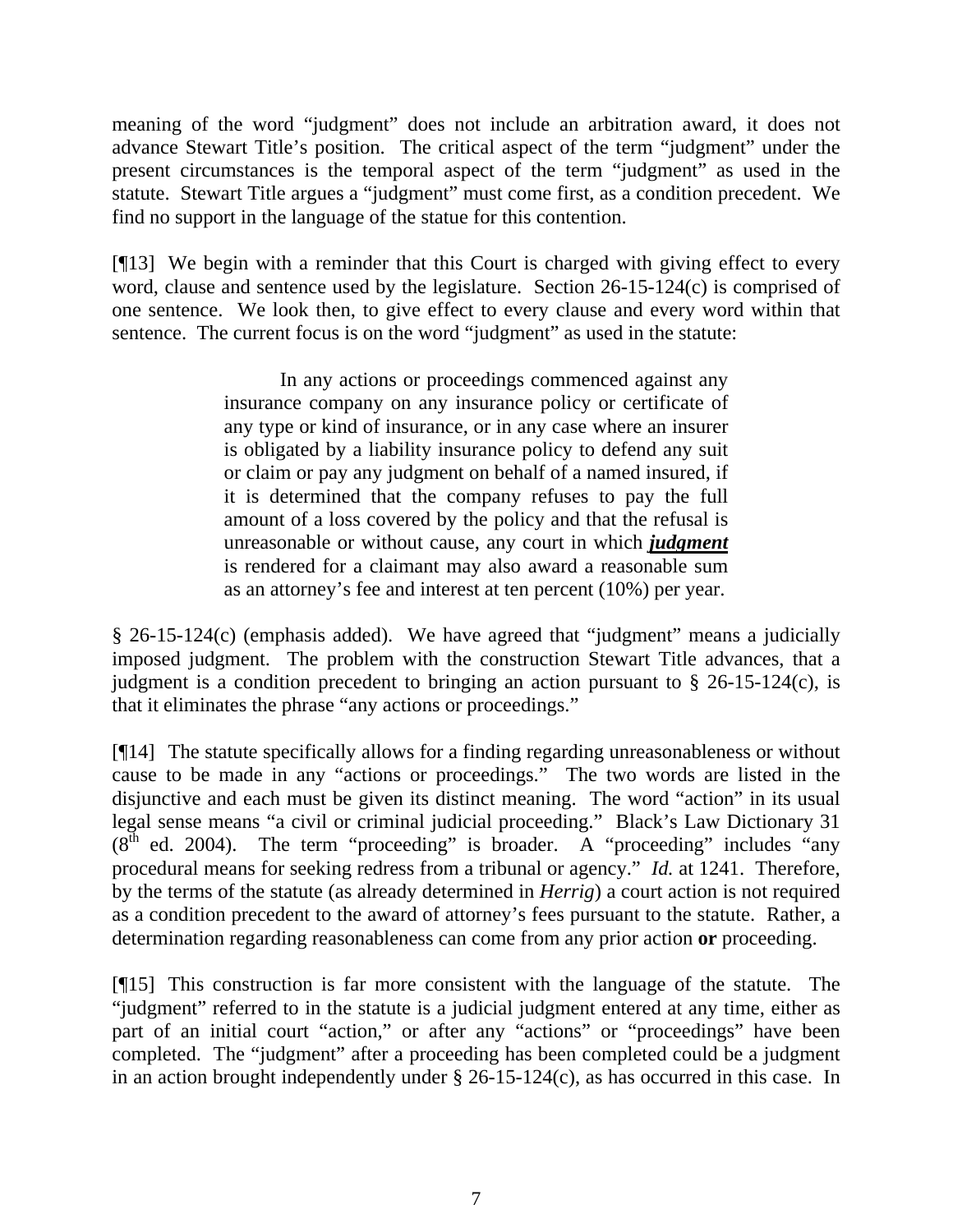short, a judgment is not a condition precedent to the bringing of an independent claim under § 26-15-124(c).

[¶16] Another component of the statute that Stewart Title argues is not met under the circumstances is the required finding that "the company refuses to pay the full amount of a loss covered by the policy." Stewart Title argues that the statute does not apply because Stewart Title cured the defect in title, it never refused to "pay" the full amount of a covered "loss." In fact, Stewart Title argues, the arbitrator determined that Tilden suffered no actual damages so there is no loss. Thus, Stewart Title reasons, Tilden cannot meet the requirements of the statute.

[¶17] This reading of the statute, while literally correct, is too narrow. We acknowledge that "[a] basic tenet of statutory construction is that omission of words from a statute is considered to be an intentional act by the legislature, and this court will not read words into a statute when the legislature has chosen not to include them," *Merrill v. Jansma*, 2004 WY 26, ¶29, 86 P.3d 270, ¶29 (Wyo. 2004), but such a reading would limit the previous language of the statute that a claim under the statute may be based upon "any action or proceeding" brought "against any insurance company on any insurance policy or certificate of any type or kind of insurance." As further guidance, the title of the section refers to acceptance or rejection of a claim generally. The language in general would seem to encompass the claim handling practices on all insurance policies and all insurance claims, yet the one phrase emphasized by Stewart Title seems to limit the scope of the statute to only those policies and circumstances where an insured has suffered a covered loss for which a monetary payment was due. Since not all types of insurance coverage are limited to the payment of a loss (as the present case aptly illustrates), when reading the statute as a whole, an ambiguity is created.

[¶18] There are various issues the Court may review when construing an ambiguous statute. "When the language is not clear or is ambiguous, the court must look to the mischief the statute was intended to cure, the historical setting surrounding its enactment, the public policy of the state, the conclusions of law, and other prior and contemporaneous facts and circumstances, making use of the accepted rules of construction to ascertain a legislative intent that is reasonable and consistent." *State ex rel. Motor Vehicle Div. v. Holtz*, 674 P.2d 732, 736 (Wyo. 1983). The ultimate goal is to determine the intent of the legislature. "If the statute is ambiguous, which means that its meaning is uncertain and it is susceptible to more than one interpretation, we may construe it. Our primary goal is to determine legislative intent. Statutes are to be given a reasonable interpretation with reference to their purpose." *Keats v. State*, 2003 WY 19, ¶26, 64 P.3d 104, ¶26 (Wyo. 2003).

[¶19] In this instance, legislative intent is clear. The majority of the language in the statute reveals that the legislature did not intend to limit the type of insurance or claim falling within the ambit of the statute. As the court stated in *Herrig*: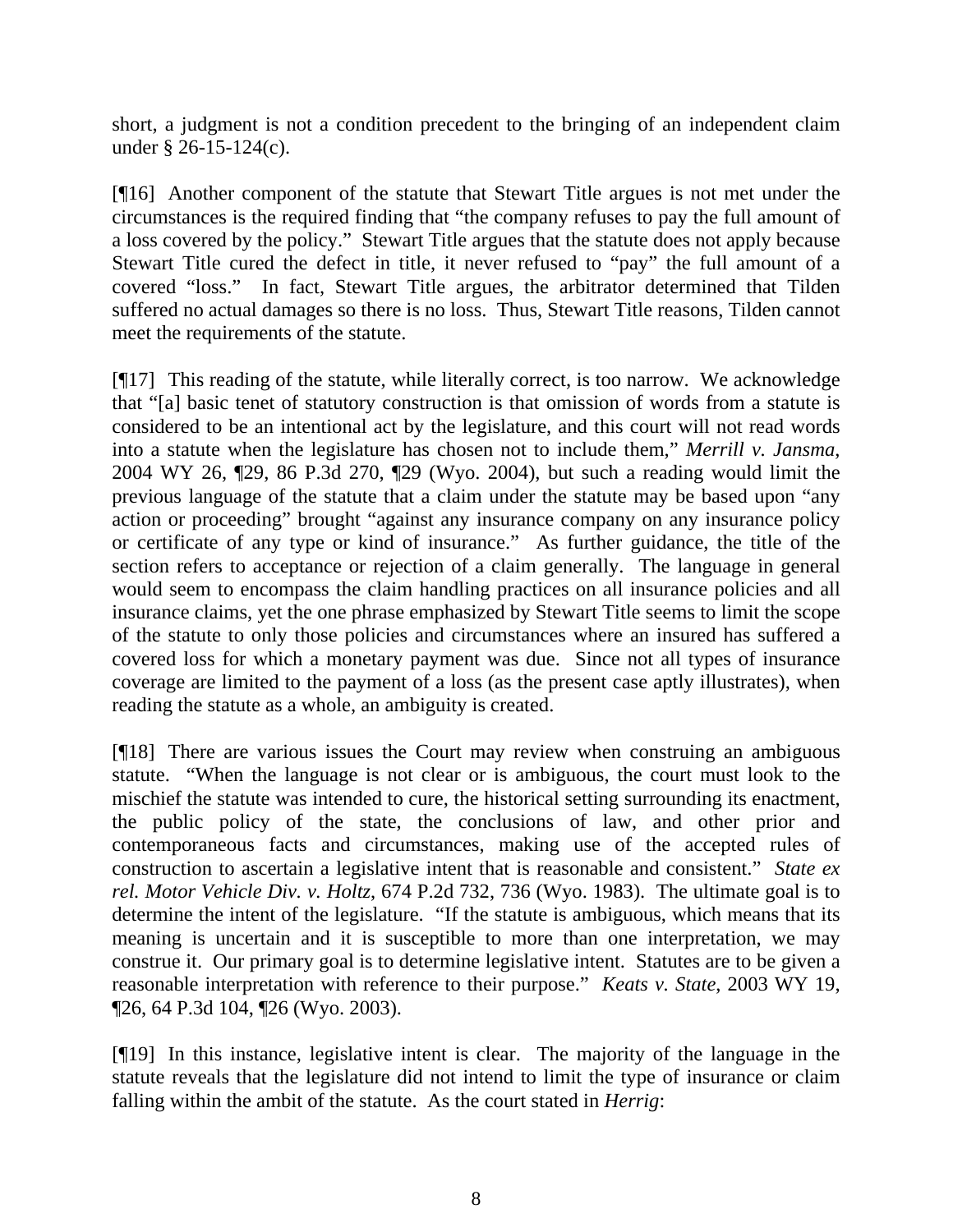The purpose of this statute, as it relates to claims for insurance benefits, is to encourage the prompt settlement of justifiable claims by providing redress for an insurer's wrongful refusal to pay. *Id.* at 723. The statute complements and enforces the duty of good faith and fair dealing that an insurer owes to its insured.

*Herrig*, 844 P.2d at 495. We do not believe the legislature intended for the conduct of an insurance company that constitutes an unreasonable delay in claim settlement to be removed from the ambit of the statute simply because the insurance company can settle the claim by means other than payment of an amount for a monetary loss suffered by the insured. To use the present example, the fact that a title company can cure a title defect and thereby prevent its insured from sustaining actual damages does not excuse the company from liability under the statute for its unreasonable claim settlement practices prior to curing the title defect. Hence, it is appropriate under these circumstances to interpret the phrase "the company refuses to pay the full amount of a loss covered by the policy" broadly to mean "the company refuses to fulfill its contractual obligations with regard to settling a loss covered by the policy."

[ $[$ [20] In sum, the construction of § 26-15-124(c) as determined by this Court is that § 26-15-124(c) creates a private right of action. Under the present circumstances, the claim brought under the statute requires the following elements be proven: 1) an action or proceeding was commenced (which could include the present action); 2) against the insurance company; 3) on any insurance policy or any type or kind of insurance; 4) that in that action or proceeding it was determined that the company refused to pay the full amount of loss covered by the policy or otherwise fulfill its obligations to the insured under the policy; 5) and that a determination was made in that action or proceeding that the refusal was unreasonable or without cause.<sup>5</sup> A court that renders a judgment finding these elements have been satisfied may award a reasonable sum as an attorney's fee and interest at 10% per year as damages. Any other reading would render various words or clauses of the statute meaningless.

[¶21] This construction also settles the issue of the use of collateral estoppel by the district court. By the language of the statute, collateral estoppel plays no role in a proceeding pursuant to  $\S$  26-15-124(c) under these circumstances.<sup>6</sup> An element of the

 $5$  We present only these elements since this is not a "case where an insurer is obligated by a liability insurance policy to defend any suit or claim or pay any judgment on behalf of a named insured."

<sup>&</sup>lt;sup>6</sup> Stewart Title complains that a construction of the statute preventing the issue of reasonableness from being litigated within the action brought pursuant to § 26-15-124(c) will allow insured's to bring a claim against an insurance company pursuant to  $\S$  26-15-124(c) even if there was a positive determination of reasonableness in a prior proceeding or action. Although this is not the circumstance directly before the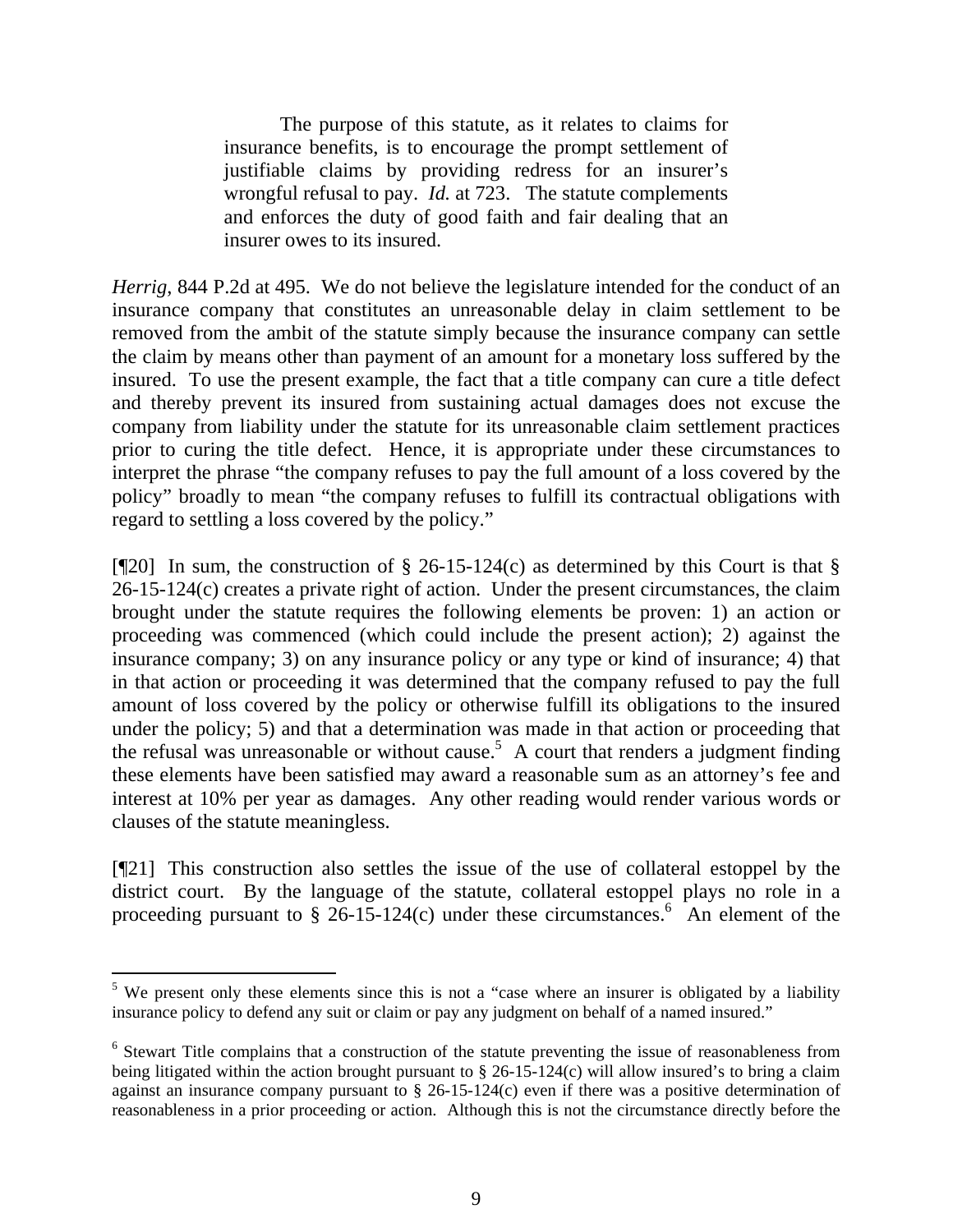claim is that a finding of unreasonableness was made in a prior proceeding or action (if not, then in the current action). Here, a finding of unreasonableness was made in a prior proceeding, the arbitration. That is the element of the claim that needs to be proven. Stewart Title does not argue that such a finding was not made in the arbitration proceeding.

[¶22] The prior finding, in this case the finding of the arbitrator, is not subject to challenge in an action brought pursuant to § 26-15-124(c). If Stewart Title had a problem with any finding of the arbitrator, it had adequate recourse. Stewart Title could have requested judicial review of the arbitration award pursuant to Wyo. Stat. Ann. §§ 1-36 114 or 115 (LexisNexis 2003). Stewart Title instead allowed the findings by the arbitrator to stand uncontested. The prior finding by the arbitrator was properly allowed in the instant action. It is the finding itself that is an element of the claim. It is not necessary or applicable to apply collateral estoppel to the finding before the finding can be accepted.<sup>7</sup>

[¶23] Stewart Title finally complains that a finding of unreasonableness or without cause must be made in the statutory proceeding to ensure it has a proper chance to litigate the issue. Stewart Title presents this argument by asserting that the elements of collateral estoppel have not been met. Stewart Title claims that the findings of the arbitrator, that "Stewart Title did not cure the title defect in a reasonably diligent manner," and that the "delay [in taking action to cure the title] was unreasonable," are not tantamount to the finding necessary for a claim to succeed under  $\S$  26-15-124(c). Stewart Title argues that the arbitrator never made a finding that it unreasonably refused to pay the full amount of a covered loss. Stewart Title also argues that the decision on reasonableness only related to actual damages under the contract, not to statutory attorney's fees, thus it is a different issue.

[¶24] As our discussion above indicates, however, the statute is not to be so narrowly construed. The statute provides for the award of attorney's fees as damages if a finding of unreasonableness or without cause was made in any action or proceeding. There is no restriction as to the claim under which such a finding is made. Thus, if the finding came in a prior action or proceeding, that action or proceeding could involve a claim either in tort or contract. The finding of the arbitrator was made under the language of the

 $\overline{a}$ 

Court, we note that the doctrines of collateral estoppel and res judicata remain available to defeat a claim under the appropriate circumstances.

 $7$  Technically, the reasoning of the district court applying collateral estoppel was incorrect, but this Court can affirm a decision on any grounds appearing in the record. *Hutchins v. Payless Auto Sales, Inc*., 2004 WY 22,  $\P$ 12, 85 P.3d 1010,  $\P$ 12 (Wyo. 2004) ("Furthermore, even if we do not agree with the district court's reasoning, we will affirm the district court's summary judgment decision if there is any legal basis in the record to support it.").